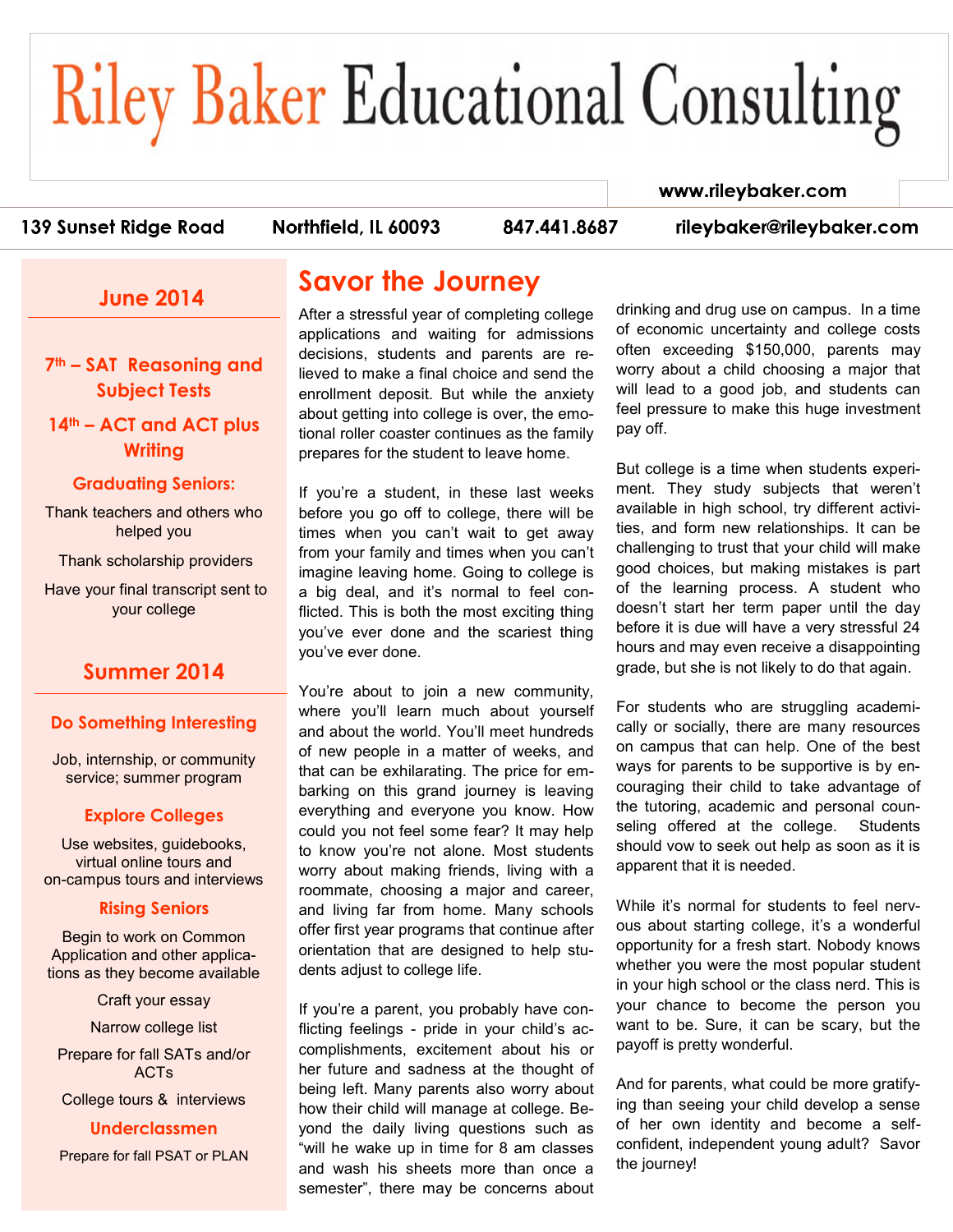## Riley Baker Educational Consulting

### **Careers for Foreign Language Majors**

- Public relations director
- **Journalist**
- Television reporter
- Radio production
- Editorial assistant
- Speech writer
- Interpreter / translator
- **Attorney**
- FBI/NSA agent
- Legislative assistant
- International relations specialist
- Grant writer/fundraiser
- Peace Corps volunteer
- Community organizer
- Human rights worker
- Foreign service worker
- **Advertiser**
- **Consultant**
- Fashion industry worker
- International marketer
- Investment banker
- Electronic commerce worker
- Health care provider
- Teacher / professor



A strong foreign language program provides access to native speakers on the faculty, encourages social interaction through foreign language dorms or special clubs, and includes such facilities as language labs. Study abroad programs in regions where your language is spoken are an added plus.

# **Majors: Foreign Languages**

A rise in global business ventures has led to an increased need for multilingual individuals. Proficiency in a foreign language opens up a world of opportunities. Language majors may find jobs in diplomacy or international relations, tourism, journalism, global industries such as international banking, or working in governmental or private organizations.

As China emerges as a player on the world stage, graduates with degrees in Chinese language and culture find themselves eagerly pursued. A knowledge of Arabic is essential for individuals who hope to work in the Middle East. Closer to home, fluency in Spanish language and an appreciation for Latino culture becomes increasingly important as Latinos move toward majority status in the United States.

Undergraduate foreign language programs may concentrate on specific languages and linguistics, or may be more focused on the literature and culture of the countries in which a language is spoken. At some colleges, students may choose a major in area studies. For example, in Middle Eastern area studies, the emphasis is on the history, culture, economics, and politics of that specific region. Since this type of concentration adds value to your degree, consider looking for the availability of area studies courses when selecting a college for its foreign language program.

Mandarin Chinese is the most frequently spoken language on earth. To understand the Chinese world, language majors must master the language and also gain a good understanding of China's history and traditions. Many students enter this major with no background in Chinese. The language courses are intense and meet frequently. Through immersion in the language, students learn to speak, read, write and understand spoken Chinese. Chinese literature is usually introduced in the third year of language study. Majors typically

also take such classes as Chinese religion and history, film and theater, Chinese music and art, and courses in East Asian civilization.

After English, Spanish is the official language of the largest number of countries. Although many students enter this major with a background in high school Spanish, the prior study of any of the Romance languages will be useful. Majors take elementary through advanced Spanish language, study Spanish culture, read both Latin American and Spanish literature, learn about Spanish history and civilizations, and may also take specialized classes such as Business Spanish or Applied Linguistics.

A major in French or Italian is similar to one in Spanish. Once again, the major focuses both on the structure of the language and on the culture and history of the regions in which these languages are spoken.

German majors study the language and literature of Germany, Austria and Switzerland. High school German or prior studies of the language are generally required before you can begin this major. After students are proficient in the language, they can go on to take such classes as German literature, film, history and drama. Russian majors may concentrate on either language or Russian literature. This major usually includes three or four years of language study combined with such courses as conversation and composition, Russian novels and short stories, theater and drama, and the works and lives of Russian literary giants.

Arabic and Japanese are among the more difficult languages to learn as adults. Once again, the language studies are intense as students must learn languages that are very different from English. Along with in-depth classes that immerse students in language studies, majors in these languages must take classes in literature, culture and history.

Prepared especially for our clients and their families. The information included in this newsletter is general and does not constitute educational, financial, accounting, legal, or other professional advice. Although it is intended to be accurate, neither the publisher nor any other party assumes liability for loss or damage due to reliance on the material contained herein. Copyright © 2014 by The College Advisor, Inc. All rights reserved.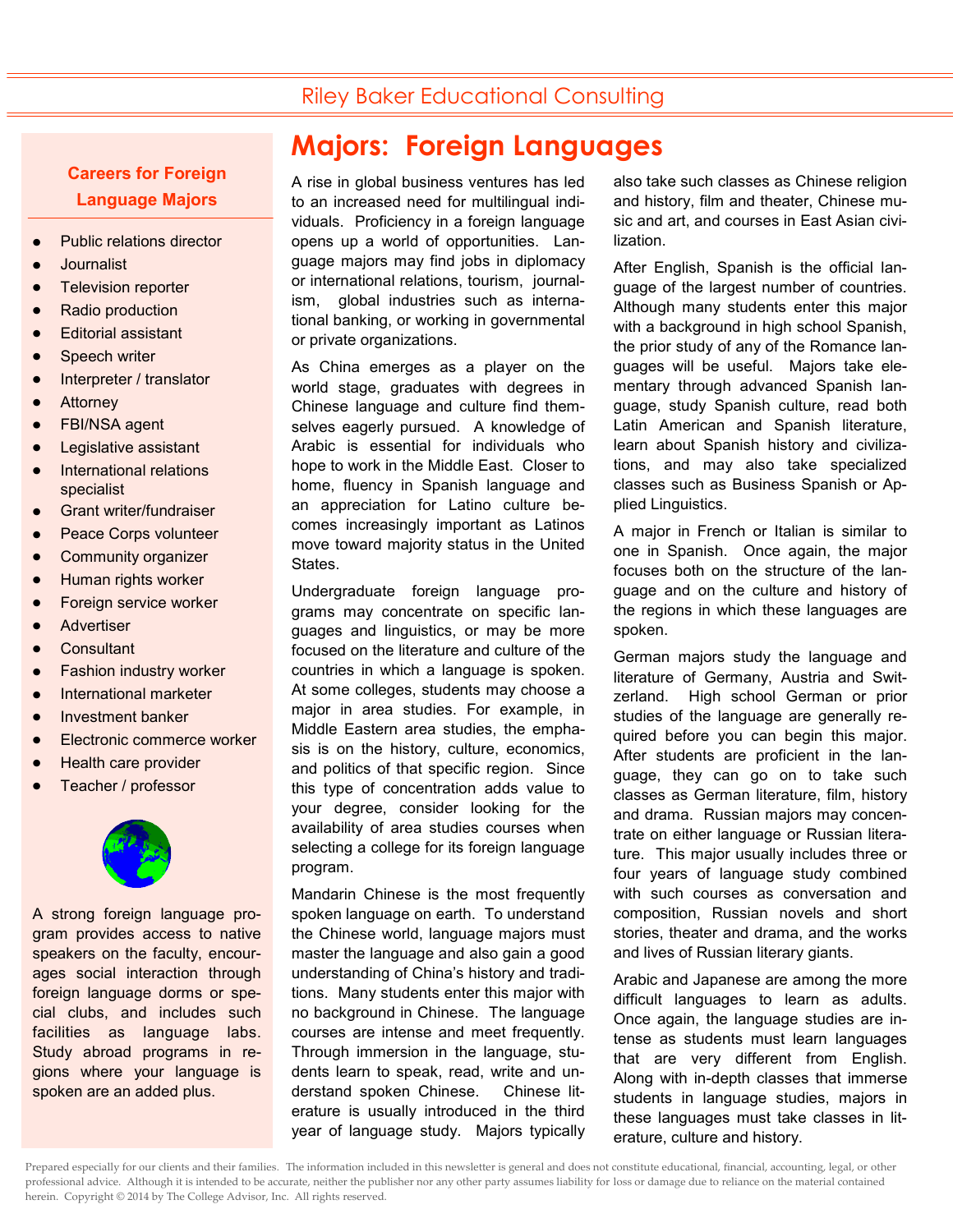## **Pre-College Financial and Legal Matters**



There are a few legal and financial issues that should be addressed before your son or daughter goes off to college. If your child has turned or will turn 18 during the next year, she is legally an adult, and you, her parent, lose the legal authority to make decisions on her behalf. That means that you have no legal right to see her grades, to manage her finances (although you remain responsible for paying her college tuition), or to make medical decisions or speak with her doctor. So, before she goes off to college, consider asking her to sign some documents that will allow you to continue to help your child.

FERPA release: with your child's permission, you can speak with the college about her performance. Colleges often have their own FERPA release forms, so ask your college for a copy.

**Internships and Volunteering**

Still searching for a meaningful summer experience? With the job market still very weak, you might want to concentrate on obtaining an internship or a volunteer position in a field of interest to you. Although these programs are unlikely to provide you with ready cash, they do offer you that other valuable commodity—*experience*.

Volunteer positions are generally easier to find. For those interested in health sciences, volunteering at a local hospital can provide you with a firsthand look at careers in medicine. Your local veterinarian, animal shelter or pet

- HIPAA Authorization: allows you to access your child's health records and speak to her doctors about his medical issues.
- Advance Care Directive for Health Care: allows you to act on your adult child's behalf in the event that she is incapacitated and unable to make decisions for herself.
- Durable Power of Attorney: allows you to act on your adult child's behalf regarding legal or financial matters.

You can get the last three forms mentioned from your family lawyer. Each of these forms can be revoked at any time, but having them in place while your child is away at college may provide the whole family with extra peace of mind.

This is also a good time to address money management issues.

Set up a bank account that will allow you to easily transfer money to his account. An online bank account may be the most useful, especially if the bank has special student accounts available that will give parents access to bank information. Find out which banks

rescue may have good volunteer positions for future vets. Those considering a career in education might offer to help out at a local nursery, day camp or community center. Environmental activists might check out opportunities to help at a state or national park or with an environmental organization. To find a volunteer position, think about the type of career that interests you and look for ways to help in these fields.

Internships may be volunteer or paid positions, but all internships should give you an opportunity to learn.

have ATMs close to campus college kids usually don't write many checks. Be sure to check on fees for using an ATM that's not part of your bank's network. Those fees can add up!

- Make plans to protect student property. College kids tend to have a lot of valuable electronics and computer equipment. Renter's insurance can protect your investment if these items were to disappear. Your homeowner's policy might also cover dorm room possessions—check with your agent.
- Health insurance: check out options provided by the college and compare these policies with your existing family medical coverage.
- $\bullet$ Car insurance: check with your agent. If your child will not have a car at college, you may be eligible for a discount on your auto rate.
- Discuss credit card dangers: col- $\bullet$ lege students are besieged with credit card offers—discuss how the misuse of credit cards can affect their ability to get credit in the future. Look into debit card options or provide your offspring with a card in your name that can be monitored.

Budding journalists can apply for internships at community newspapers, magazines, or broadcast media, while future scientists might look for opportunities to work with a mentor on a science research project. Use your network of family and friends to obtain an introduction to someone in a position to offer you an internship. Apply as you would for paid employment, submitting a cover letter and your resume, highlighting your goals, skills, and ways that you could contribute to the work being done. Make this summer the best one ever!